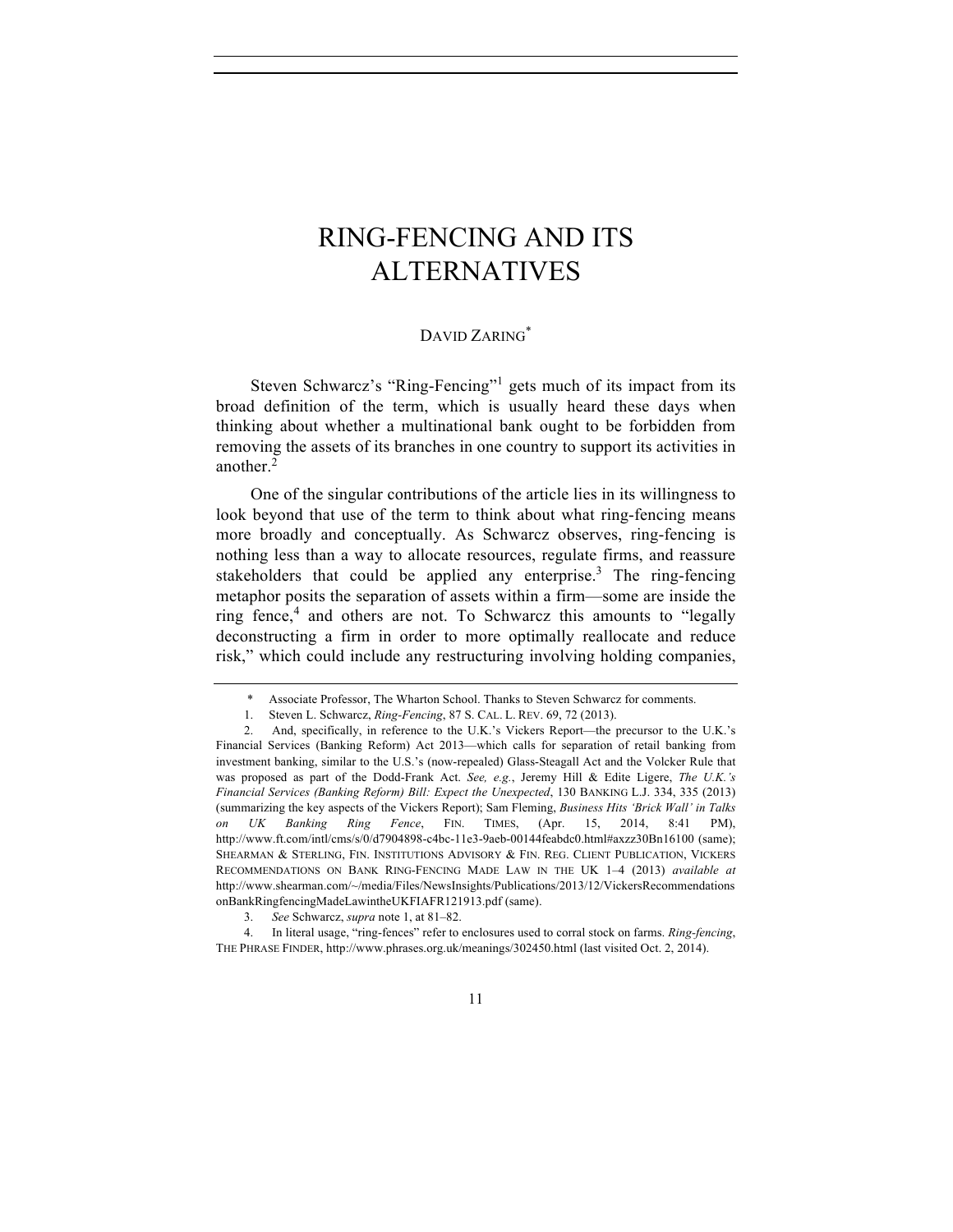off-balance sheet entities, and even the creation of corporate subsidiaries.<sup>5</sup>

Schwarcz's normative contribution, in addition to the descriptive one of identifying just how prevalent ring-fencing is, is to subject it to a costbenefit analysis. That seems appropriate, as the White House's Office of Information and Regulatory Affairs turns to a cost-benefit analysis when assessing any important sort of regulation, $6$  and ring-fencing is nothing if not important. As Schwarcz observes, cost-benefit analysis makes an uneasy at best case for ring-fencing in most financial regulatory cases, even those that protect very large banks from panics.<sup>7</sup>

I too take a skeptical view, although I understand that ring-fencing is an attractive transitional form of regulation, adopted by regulators uncertain about new activities that their regulated entities wish to pursue as a potentially useful stop-gap. But because of this, ring-fencing is reactive and unambitious, and thus unlikely to keep up with financial innovation and its attendant risk. In my view, cooperative global regulation is more likely to respond well to the realities of the global financial marketplace.

## I. THE BREADTH OF RING-FENCING

As Schwarcz emphasizes, there is nothing about ring-fencing that makes it solely the purview of the financial regulator.<sup>8</sup> Ring-fencing need not only apply to multibranched banks; it is a way for any business to cabin and separate its operations.<sup>9</sup> Specifically, Schwarcz says, ring-fencing could include creation of "a special purpose entity ("SPE") acting on behalf of an affiliated firm that wants to raise financing," in order to make a transaction bankruptcy-remote and thereby improve the credit-worthiness of the SPE.<sup>10</sup> It also encompasses tools as varied as "contract and legislation," which are the tools utilized in ring-fencing in the public utility context.<sup>11</sup> Ring-fencing through contract, in turn, can take the form of "restrictions on the amount of dividend payments that [a subsidiary public utility] c[an] pay to its new owner," and covenants requiring a subsidiary entity to, among other things, "'maintain books and records separate[ly]; to maintain separate accounts; [and] to continue to hold all of its assets in its

<sup>5.</sup> Schwarcz, *supra* note 1, at 108.

<sup>6.</sup> Exec. Order No. 12,886, 58 Fed. Reg. 51,735 (Sept. 30, 1993) (requiring that federal agencies engage in cost-benefit analysis as part of the regulatory process).

<sup>7.</sup> Schwarcz, *supra* note 1, at 106–08; *id.* at 105–06 (questioning even the ring-fencing of banks to protect essential services, such as deposit-taking, in a competitive market for bank services).

<sup>8.</sup> *Id.* at 108–09.

<sup>9.</sup> *Id.*

<sup>10.</sup> *Id.* at 74.

<sup>11.</sup> *Id.* at 75.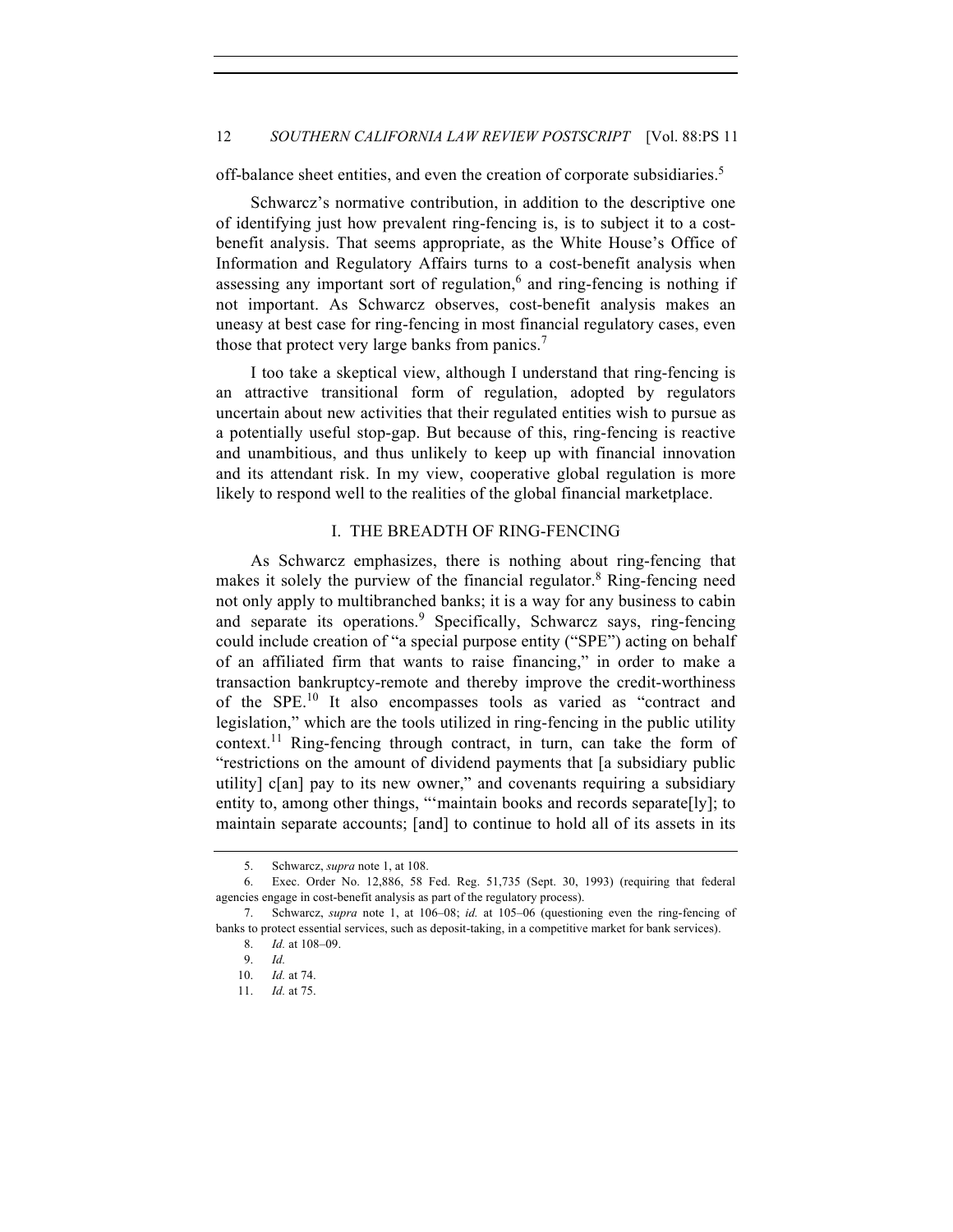own name."<sup>12</sup>

Anyone, the private sector and the government included, can make these sorts of risk allocations. Schwarcz illustrates how broad the practice of ring-fencing can be by analogizing it to asset partitioning  $3\rightarrow a$ fundamental value of the corporate form, according to Reiner Kraakman and Henry Hansmann.<sup>14</sup>

But Schwarcz is primarily interested in the government's use of ringfencing as a regulatory tool.<sup>15</sup> Accordingly, he distinguishes the sort of judgment-proofing that the private sector might do by ring-fencing a subsidiary or funding vehicle from regulatory ring-fencing.<sup>16</sup> Schwarcz posits that the former focuses on protecting firm owners, often at the expense of creditors, while the latter is more worried about systemic stability, which redounds to the benefit of everyone, including creditors, in that an unstable financial system brings the risk of the collapse of banks, at the cost to shareholders, creditors, and the general public.<sup>17</sup>

The emphasis makes sense for prosaic and conceptual reasons. While private firms will sometimes spin themselves off into different entities to appeal to investors, ring-fencing is also a regulatory tool in surprisingly broad vogue. As Schwarcz recounts, ring-fencing has been adopted by public utilities at the behest of their regulators and by supervisors of banks with branches in different jurisdictions.<sup>18</sup>

Ring-fencing is even a good way to think about the most traditional form of banking regulation that there is—the activity restriction.<sup>19</sup> The Glass-Steagall Act engaged in activity restrictions by preventing commercial banks from engaging in investment banking and other securities-related activities.<sup>20</sup> The modern-day Volcker Rule does the same

<sup>12.</sup> *Id.* at 77–78.

<sup>13.</sup> *Id.*

<sup>14.</sup> *See* Henry Hansmann & Reinier Kraakman, *What is Corporate Law?*, *in* THE ANATOMY OF CORPORATE LAW: A COMPARATIVE AND FUNCTIONAL APPROACH 1, 7 (2004) (describing the "core element" of th[e] "separate patrimony" of corporations as "shielding the assets of the entity").

<sup>15.</sup> Schwarcz, *supra* note 1, at 8384.

<sup>16.</sup> *Id.* at 82–83.

<sup>17.</sup> *Id.* at 83.

<sup>18.</sup> *Id.* at 101–06.

<sup>19.</sup> Schwarcz, *supra* note 1, at 72–81. *See also* Steven L. Schwarcz, *Controlling Financial Chaos: The Power and Limits of Law*, 2012 WIS. L. REV. 815, 837–38 (2012) (comparing the ringfencing measures recommended in the Vickers Report pertaining to banking to those used by public utilities in the United States).

<sup>20.</sup> Jeff Merkley & Carl Levin, *The Dodd-Frank Act Restrictions on Proprietary Trading and Conflicts of Interest: New Tools to Address Evolving Threats*, 48 HARV. J. ON LEGIS. 515, 516–20 (2011) (describing the Glass-Steagall Act and citing its repeal as one of a series of events leading to the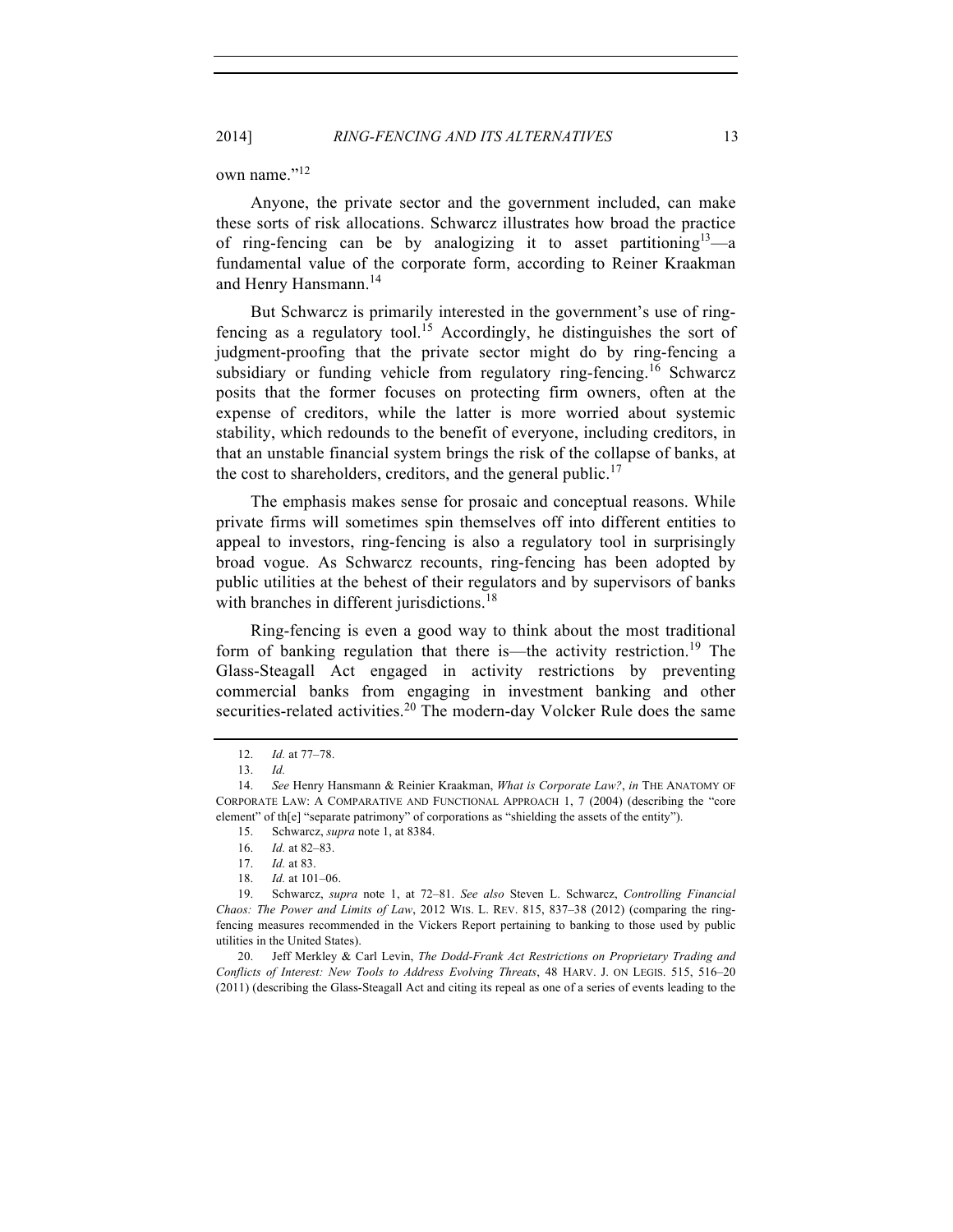for proprietary trading, which would be hived off from universal banks that provide any financial services that consumers might want.<sup>21</sup> Schwarcz makes a reasonable case that both of these highly traditional and highly innovative components of American financial regulation simply amount to ring-fencing by another name. $^{22}$ 

## II. JUDGING RING-FENCING

Regulatory ring-fencing is very much an interference with marketprovided firm structures. It insists on separation when firms ordinarily would not offer it. Market interventions need to be justified, of course, and Schwarcz names five market failures that might trigger the need for a ring fence: (1) monopolies/noncompetitive markets, (2) the public-goods problem, (3) information failure, (4) agency failure, and (5) "responsibility failure" (essentially, the moral hazard problem).<sup>23</sup> In such cases, but only in these cases, the benefits of ring-fencing might outweigh the efficiency costs imposed on firms forced to subdivide themselves.

I view ring-fencing a bit differently. In my view, the phenomenon in practice is really a form of the precautionary principle—the idea that regulators understand, and worry about, one component of what a financial firm does, and therefore will insist on the isolation of that component from exposure to the other portions of the firm that regulators understand less well, but yet are more willing to permit to take risks.

For this reason, I understand the appeal of ring-fencing—indeed, I doubt there are financial regulators who do not assume it to be one of the most important supervisory tools available in their toolkit. But it is reactive.

Consider the effort to ring-fence global banks, as the United Kingdom has considered doing.<sup>24</sup> This would turn these banks into affiliated strings of domestic institutions, funded locally, and serving local customers with local branches.

That would be costly, as Schwarcz observes.<sup>25</sup> But it would also stifle the innovations that could be made with the entry into new markets, not to mention the salutary effects of competition offered by the same.

Rather than insulating the various locals of multinational financial

need for regulatory reform after the financial crisis).

<sup>21.</sup> *Id.* at 533–34 (discussing the initial proposal of the Volcker Rule in 2010).

<sup>22.</sup> Schwarcz, *supra* note 1, 78–81.

<sup>23.</sup> *Id.* at 84.

<sup>24.</sup> *See* sources cited *supra* note 2.

<sup>25.</sup> Schwarcz, *supra* note 1, at 100–01.